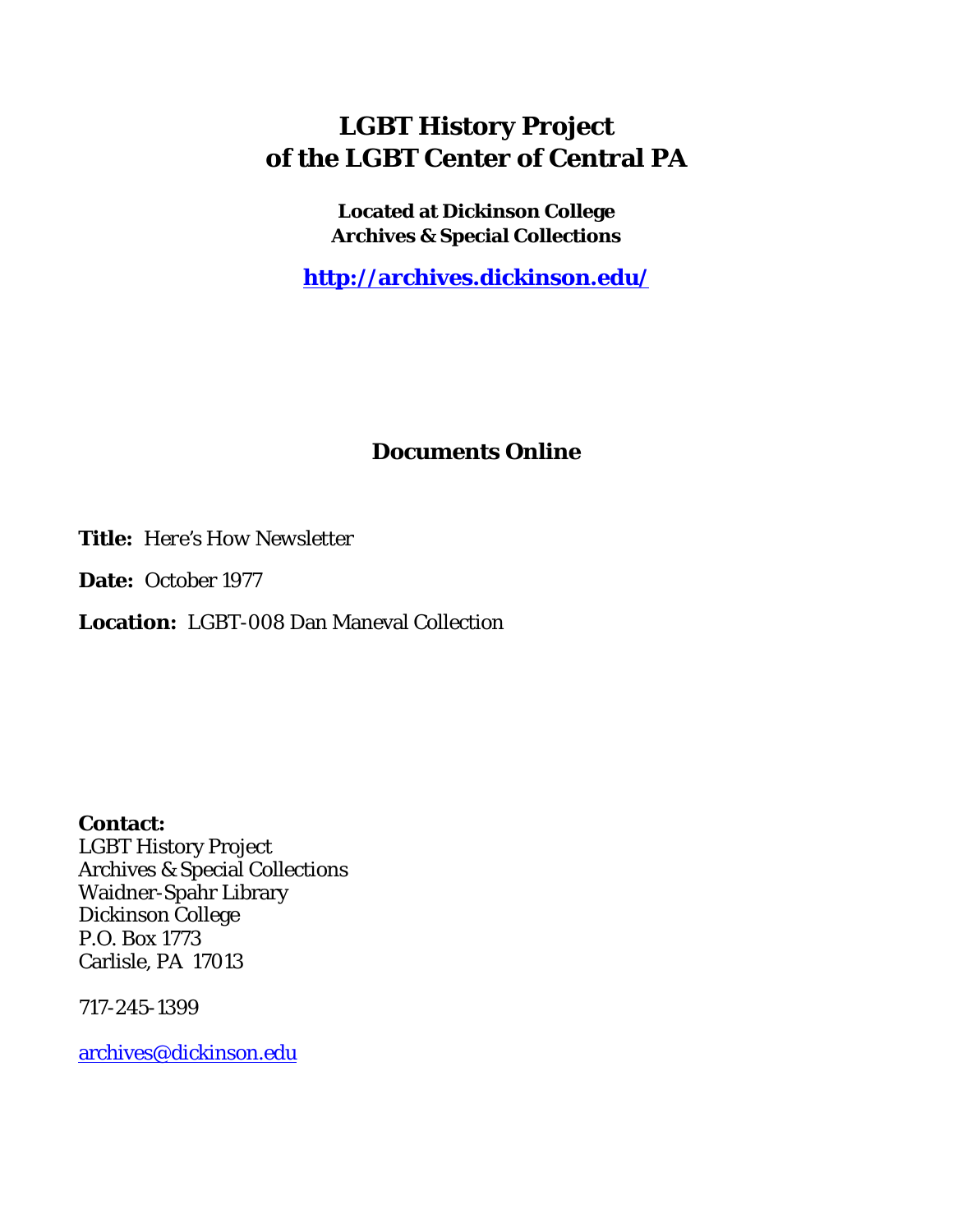



Volume 1, Number 10, October, 1977

Extra! Extra! Read all about it! We interrupt our regular format of reporting Extral Extral Read all about it! We interrupt our regular format of first<br>to bring you this important announcement. HOW is celebrating its first to bring you this important announcement. Then is settly, and all local members, co Sillig you can't a combination dinner-conference-party, and all local members and present, are invited to attend. It will be held October 22, 1977. urday, at Carpenter's Hall, 120 East initial St., with analysis on or<br>Advance reservations are required, at \$3.50 per person, payable on or past and present, are invited to attend. It will be held boobbed.<br>Saturday, at Carpenter's Hall, 128 East Third St., Williamsport.

Advance reservations are required, at wood for part have been invited, and<br>before October 15. Out of town guests and friends have been invited, and reservations are already coming in. Try to reserve early; we'd really like<br>to see a good local turn-out.

Doors will open at 6:00 p.m.; coctails and Officers' resports, 6:30; Dinner, 7:30 (catered and buffet style); entertainment to follow; "spin-off" parties, afterwards, at memebers' homes will be announced then. It is parties, afterwards, at memebers' homes will be announced then. To is<br>strongly recommended that you bring you own liquor to these parties. Conta strongly recommended that you bring you benefit for Daniel Maneval, 659 Beeber St., Wmspt., 322-7987, for reservations and information.

We may also need another home or' two for out-of-town guests for the night.<br>If you have the room, contact an officer. Want to host a spin-off party? We have <sup>2</sup> sites now and could use <sup>1</sup> more.

HOW CALENDAR:

Sept. 30: HOW's night at the Bloomsburg Fair; car pools from Dan's, 6:00 p.m.

Oct. 1: Rural Gay Caucus, 1:00 p.m. New MCC Center, Second St., Harrisburg. Information: call Joe, 437-2642.

Oct. 6: Regular social meeting, Rick Smith's, <sup>610</sup> W. 4th St., 2S, 8:00 p.m.

Oct. 7-9: Pa. NOW convention, Americus Hotel, Allentown. Information: Linda or Louisa, 322-6243.

Oct. 14: National Gay Blue Jean Day (see article).

Oct. 20: Business meeting, Dan's, 659 Beeber St. 8:00 p.m.

Oct. 22: HOW anniversary (see preceding article).

Nov. 3: Monthly social meeting, 8:00 p.m. Place open.

Nov. 17: Monthly tusiness meeting, Dan's, 659 Beeber St., 8:00 p.m.

NATIONAL GAY BLUE JEAN DAY will be Friday, October 14, 1977. This is an idea er 14, 1977. This is the interest NATIONAL GAI BLUE JEAN DAI WIIT SCITILLY HOW members are urged to participal<br>from the National Gay Task Force in which HOW members are urged to participal on straights should be gay. Societal pressure on straights should<br>m that day, or, if they forget, it nopefully will the daily prejudices experienced make them avoid wearing them only wareness of the daily prejudices experi-<br>be educational, heightening the awareness of the daily prejudices experifrom the National Gay lask force in which how more<br>All gays nationwide are to wear blue jeans that day, should be assumed to be gay. Societal<br>hem avoid wearing them that day, or, if them avoid wearing them that day by gays. In other words, point and giggle. the local media on this subject. jeans sh <sup>m</sup> ak e *\**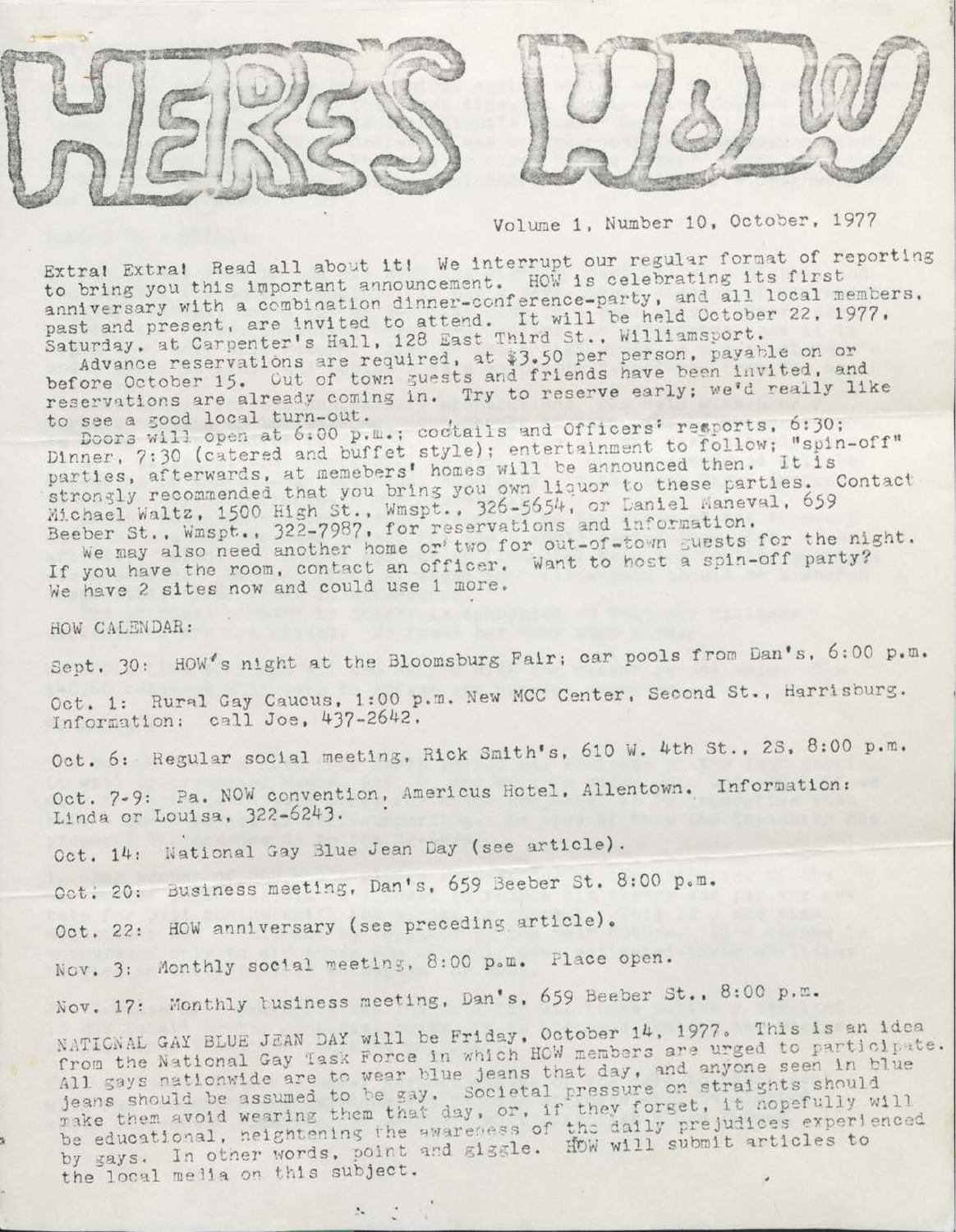### DAN'<sup>S</sup> SOCIAL NEWS:

Michael andBob are doing their thing, again; acting that isl Be sure to see both of them, together for the first time, in the Lycoming College Arena Theatre production of "A Midsummer Night'<sup>s</sup> Dream," Oct. 14, 15, 19-22.

Questions. What HOW co-ordinator was so pre-occuplded one weekend that he missed his own picnic? Who will be first to the alter? Linda and Louisa or Bob and Ed? Who's the cute new neighbor, in Dan and Gary's neighborhood, and does he or doesn't he?

»

#### REPORT ON MEETINGS:

It was <sup>a</sup> "hot time in the old HOW" the night of Sept. 1, when Michael and Paul hosted the monthly social. It was a very lively evening of conversation, dancing, snacks, and a lot of sweating (due to a heat wave). There were several new faces, including three new females, in attendance, and it is hoped that they will return. Also on the social scene, a picnic at Gary's and a party at Linda and Louisa's were enjoyable departures from the month's business.

<sup>A</sup> workshop, for the anniversary preparations, was held with <sup>6</sup> or <sup>7</sup> workers helping on invitations. Our thanks to them, and to Richard, who is doing posters advertising HOW. Some of the posters have already gone to area colleges, and others will be sent out. Our newspaper ad will be appearing in the Sun-Gazette, and, hopefully, in the Lock Haven Express. So we are trying to increase our membership.

At the business meeting Michael reported on the state of the treasury and gave the new proposed budget for the 4 month period (Now.-Feb. - see article). Also, the touchy subject of financial help for hosting meetings was discussed. Dan and Linda stressed that all events should be a shared responsibility by those in attendance..

The proposed concert by Sherry is cancelled so that her military aspirations are not risked. We thank her very much anyway.

WE WOULD LIKE TO THANK all who helped with the recent garage sale. The \$48.60 received will help to offset our current expenses.

#### FINANCIAL:

The budget for the next four month period was reviewed at the last meeting; it will be presented again, Oct. 6, and will he voted upon Oct. 20. If we wish to continue to gain money.for major projects, it is imperative that this <sup>4</sup> month period is self-supporting. In view of this the Treasurer nas proposed two amendments to the By-Laws.

1. Any member of HOW who's pledge is past due at the beginning of the new budget period should be allowed to reduce his pledge and pay the new rate for past months until the pledge is current. This is a one time adjustment and should not te repeated in the near future. (The change is encouraged only to aid those who actually over estimated tneir abilities to give in their initial entusiasm for HOW).

2. Because of bookkeeping and the need for all those actively involved in HOW to aid in the financial needs, it is proposed that no new pledge of less than \$1.00 per month be accepted.

The new budget is for a brief period because of the need to experiment The new budget is for a brief period because of the heed to experiment<br>with our resources and expenses and because officers will be elected with our resources and expenses and because officers will be elected.<br>again in January, and the new officers will establish a new budget. If

 $2x - 2x + 1$ 

 $\mathcal{E}_{\mathbf{q}^{\prime}}$